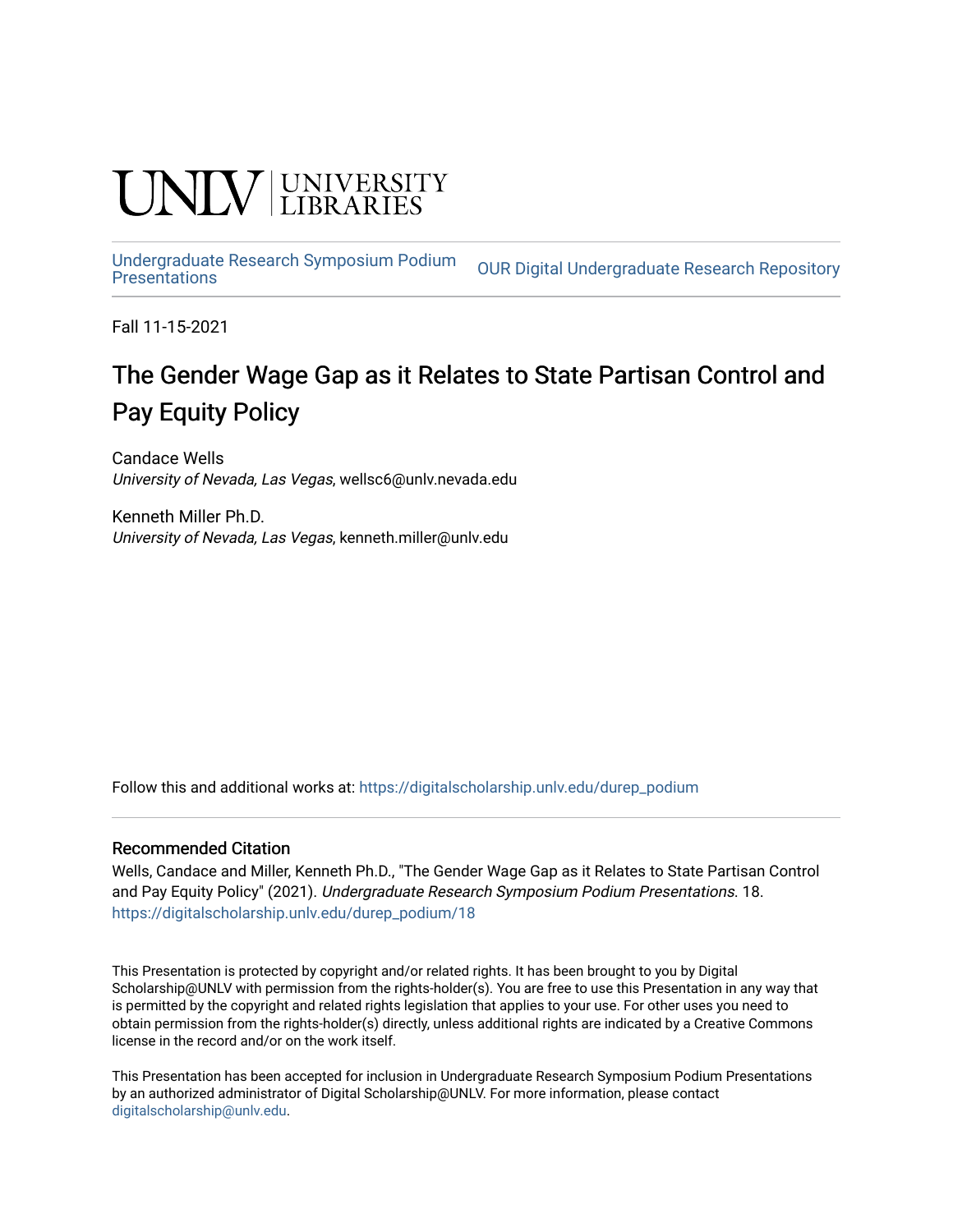## **THE GENDER WAGE GAP AS IT RELATES TO STATE PARTISAN CONTROL AND PAY EQUITY POLICY**

#### Candace Wells

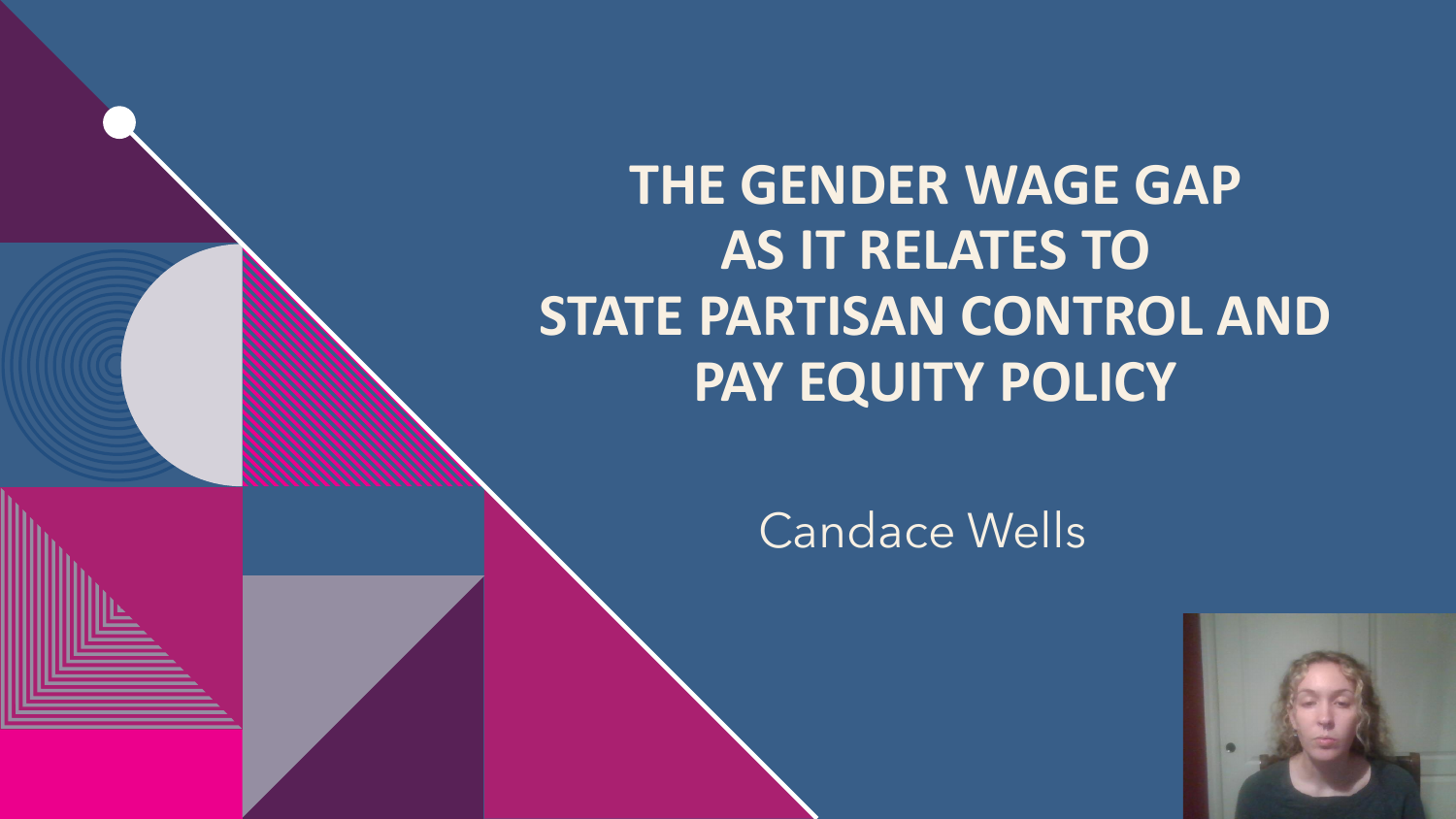

# INTRODUCTION **INTRODUCTION**

- Women equal/surpass men in merit Women equal/surpass men in merit
- Wage gap-the difference in earnings Wage gap the difference in earnings
- Detween men and Women between men and women
- Pay equity policy legislative efforts with a
- goal of closing the earnings gap between
- 
- goal of closing the earnings gap between

men and women men and women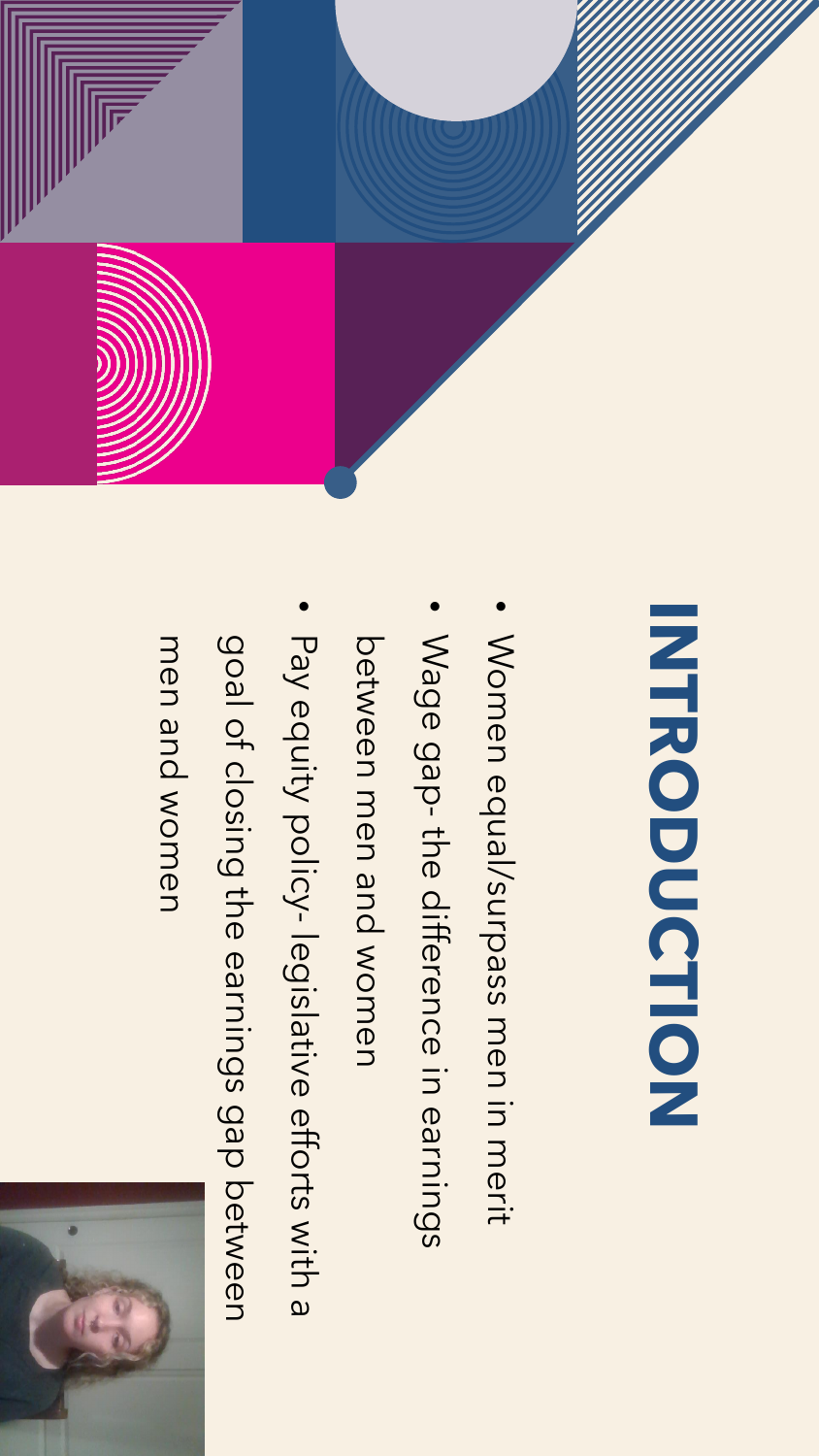

- Mational avg ~70% of men's salaries National avg ~70% of men's salaries
- 2015-2019
- Variation between states Variation between states

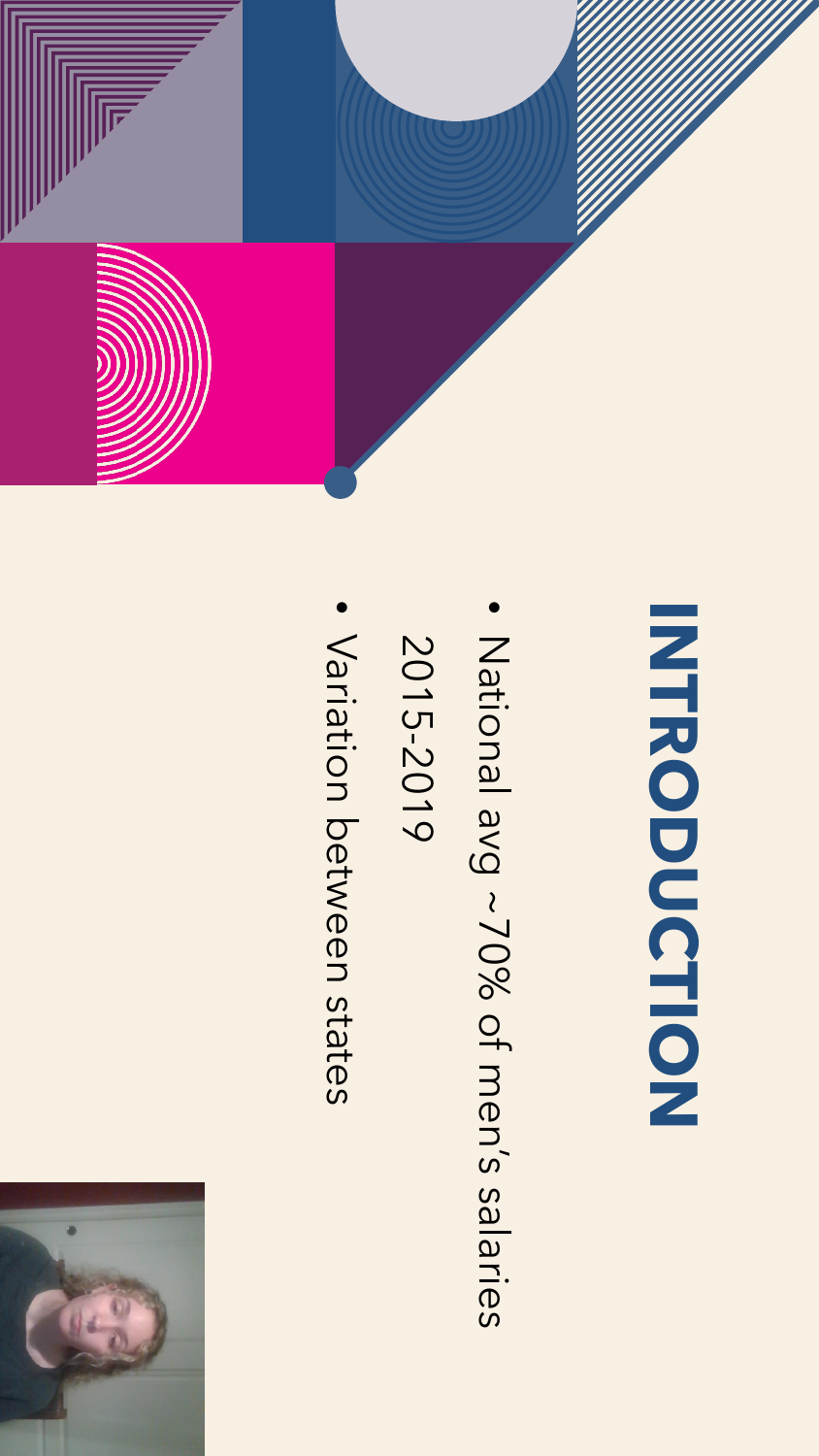### **Map of the Gender Wage Gap by State 2019**

No state above 90% pay ratio

States have differing laws in place

States have different partisan affiliations 70%

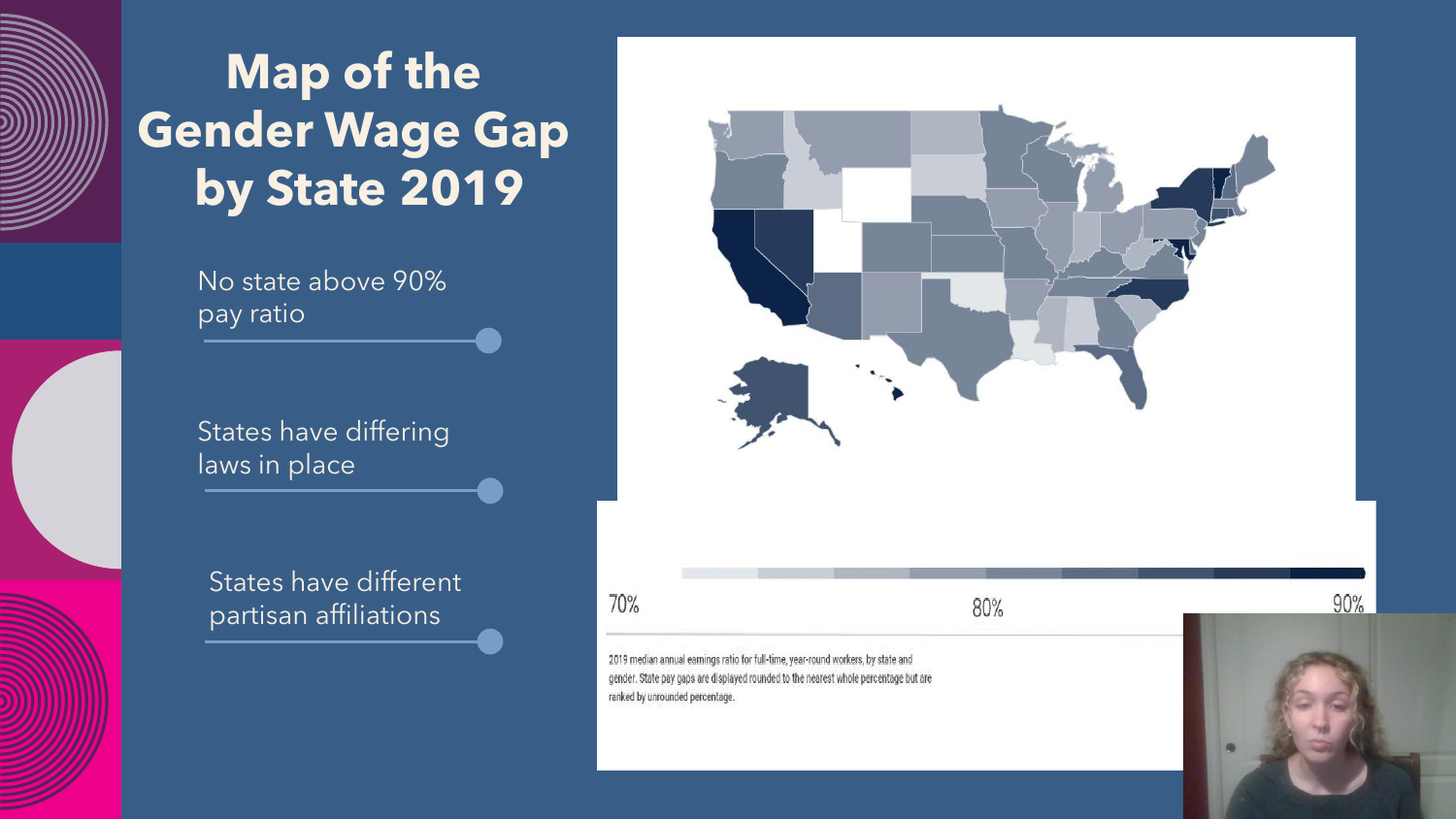## **Research Question**

**"WHAT ARE THE POLITICAL CAUSES OF WAGE GAP PERSISTENCE IN THE UNITED STATES?"**

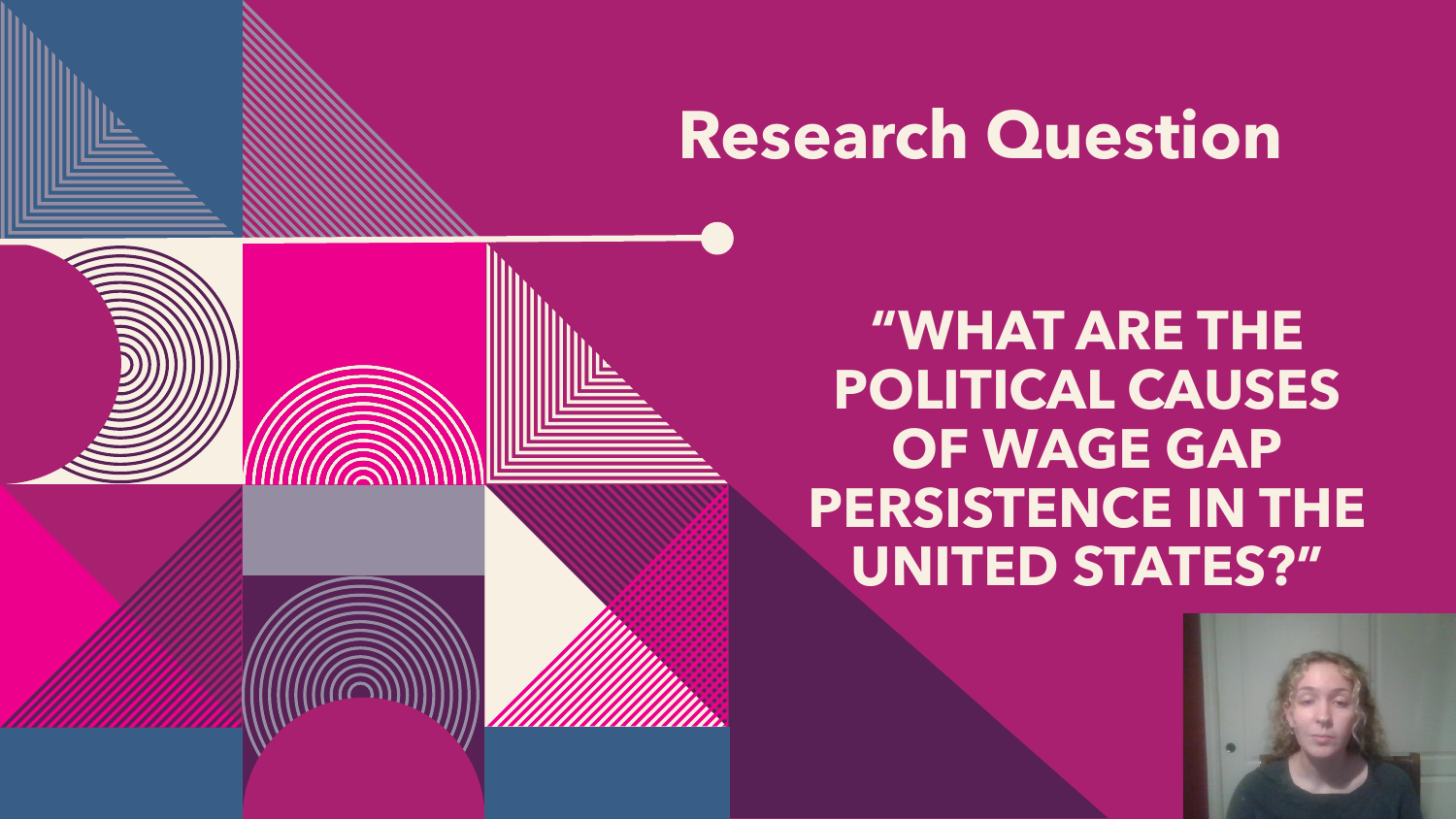## **HYPOTHESES**

#### **HYPOTHESIS I**

• In a comparison of states, those with Republican controlled state legislatures and governor's office will be less likely to have pay equity laws in place than will those having Democratic controlled state legislatures and governor's office.

#### **HYPOTHESIS II**

• In a comparison of states, those without pay equity laws in place will be more likely to have higher gender pay gaps than will those having more pay equity legislation.

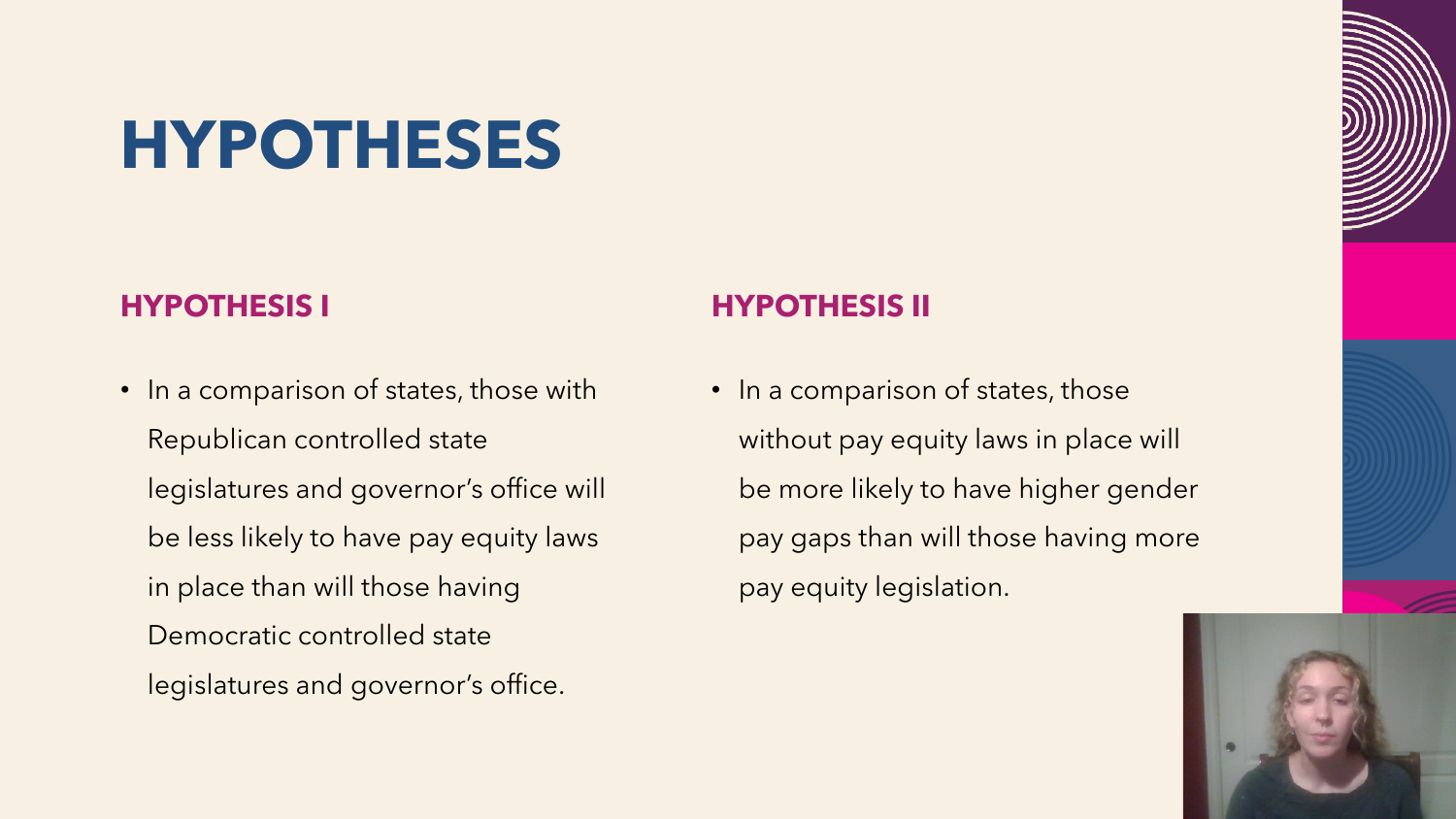## **DATA**

#### **IV1- STATE PARTISANSHIP**

NCSL data

#### **DV1- POLICY**

AAUW policy strength score

#### **IV2- POLICY**

AAUW policy strength score

#### **DV2- WAGE GAP**

Census earning data

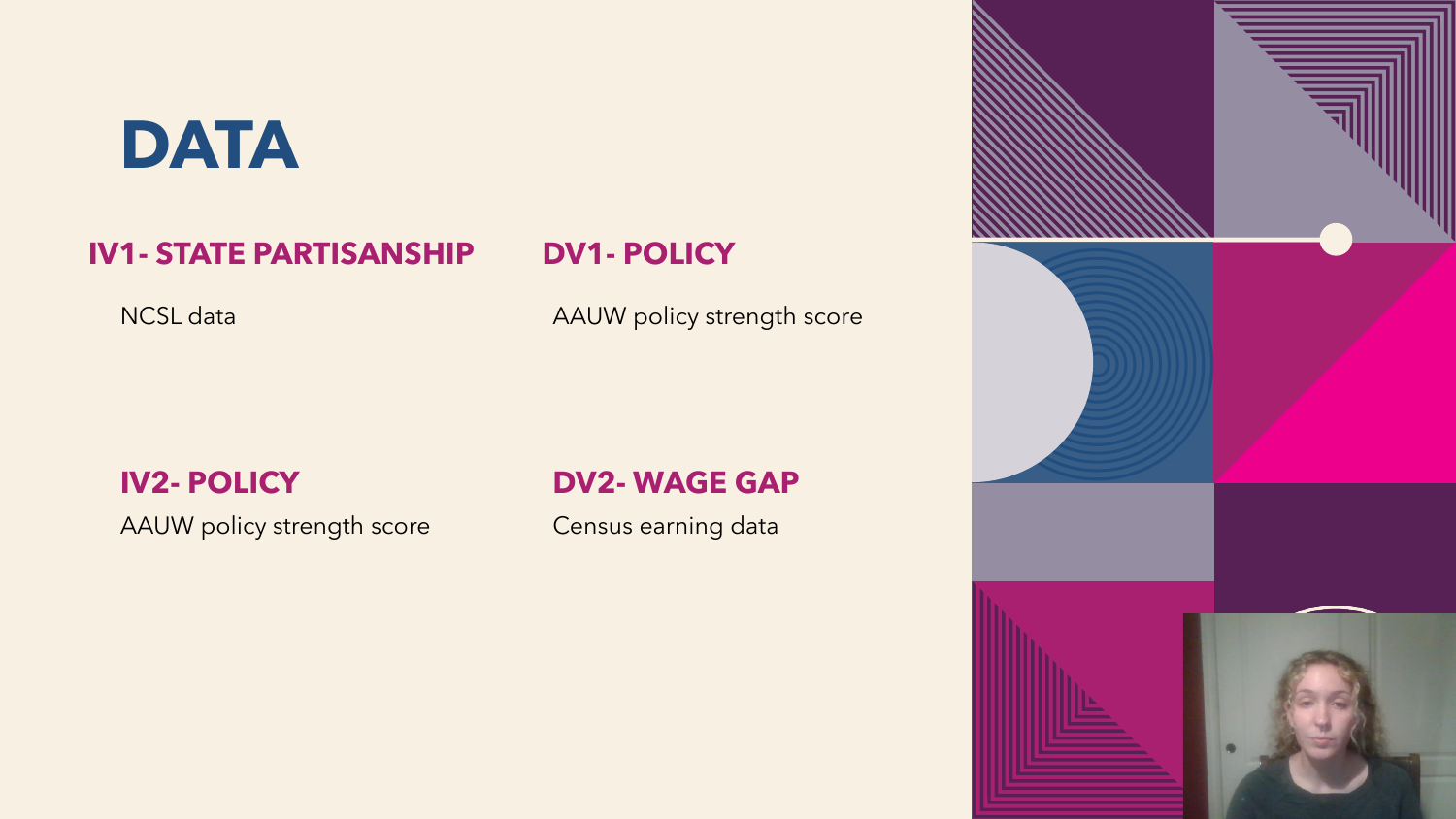

## **DATA- CONTROL VARIABLES**

#### **STATE GDP**

**% WOMEN IN LEGISLATURE**

#### **% HIGHLY RELIGIOUS**

#### **INTERSECTIONALITY**

BEA Data

NCSL Data

Pew Research Center survey Census racial composition

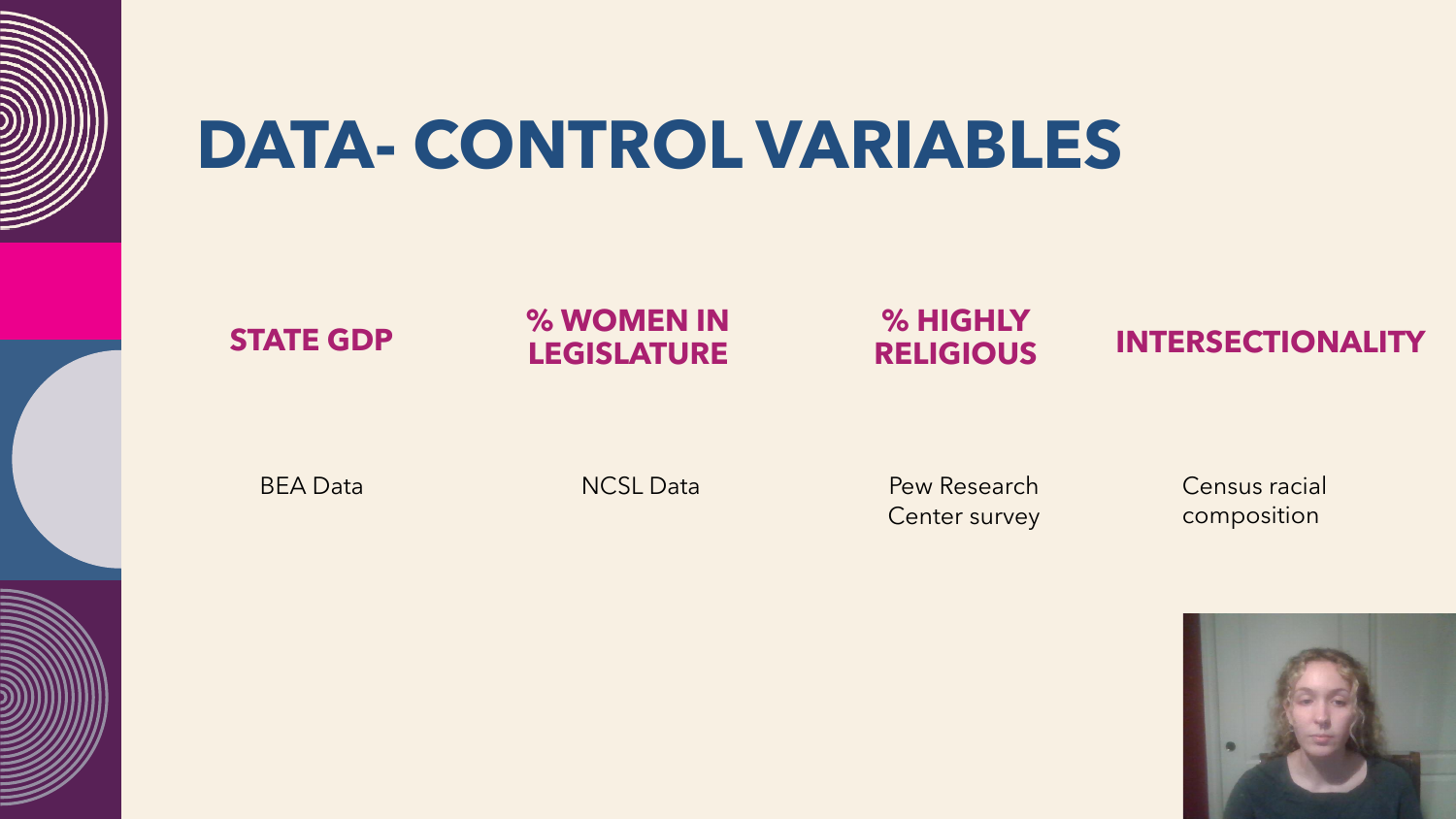

variables

- a function of the independent a function of the independent
- gender wage gap (Hypothesis II) as gender wage gap (Hypothesis II) as
- pay equity laws (Hypothesis I) and pay equity laws (Hypothesis I) and
- OLS regression models to predict OLS regression models to predict
- **ANALYSES** ANALIZES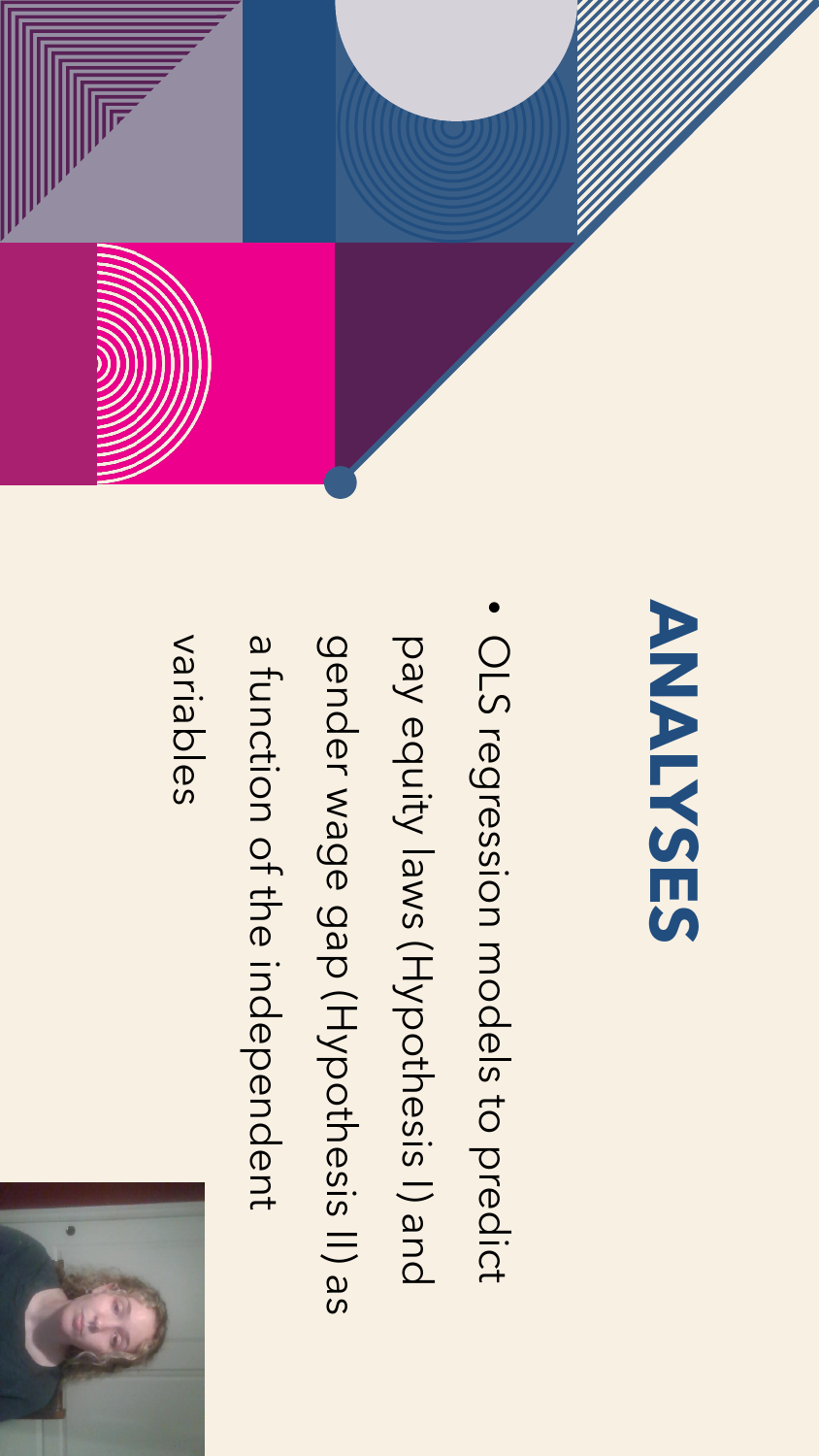## **RESULTS**

- Hyp I- predictive
- Democratic partisan control predictive of pay equity policy in a state
- Specifically Democratic legislature, not governor's mansion
- % women and religious- not associated

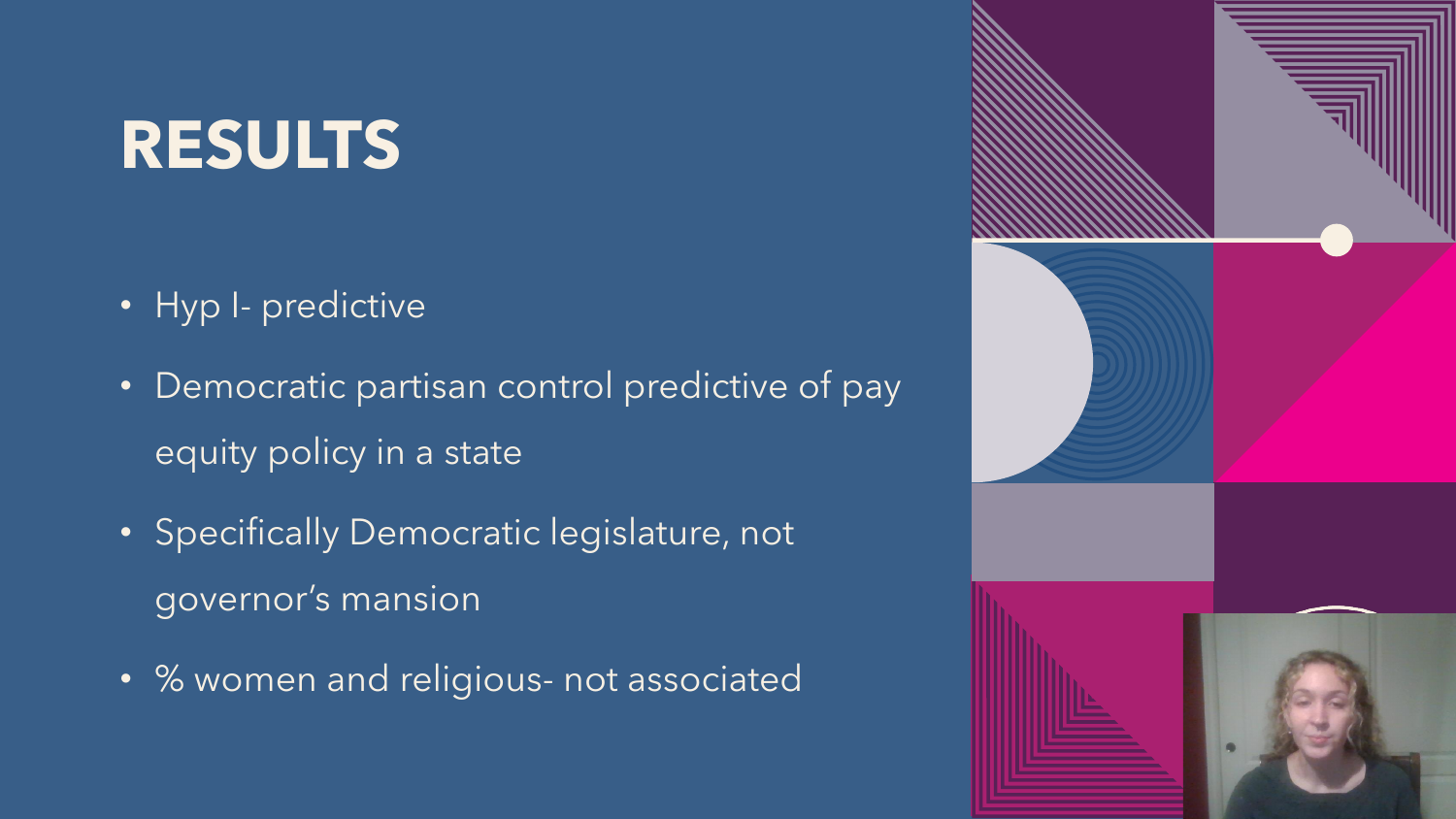## **RESULTS**

- Hyp II- not predictive
- Current policy unrelated to current state of the wage gap
- Racial composition- no effect

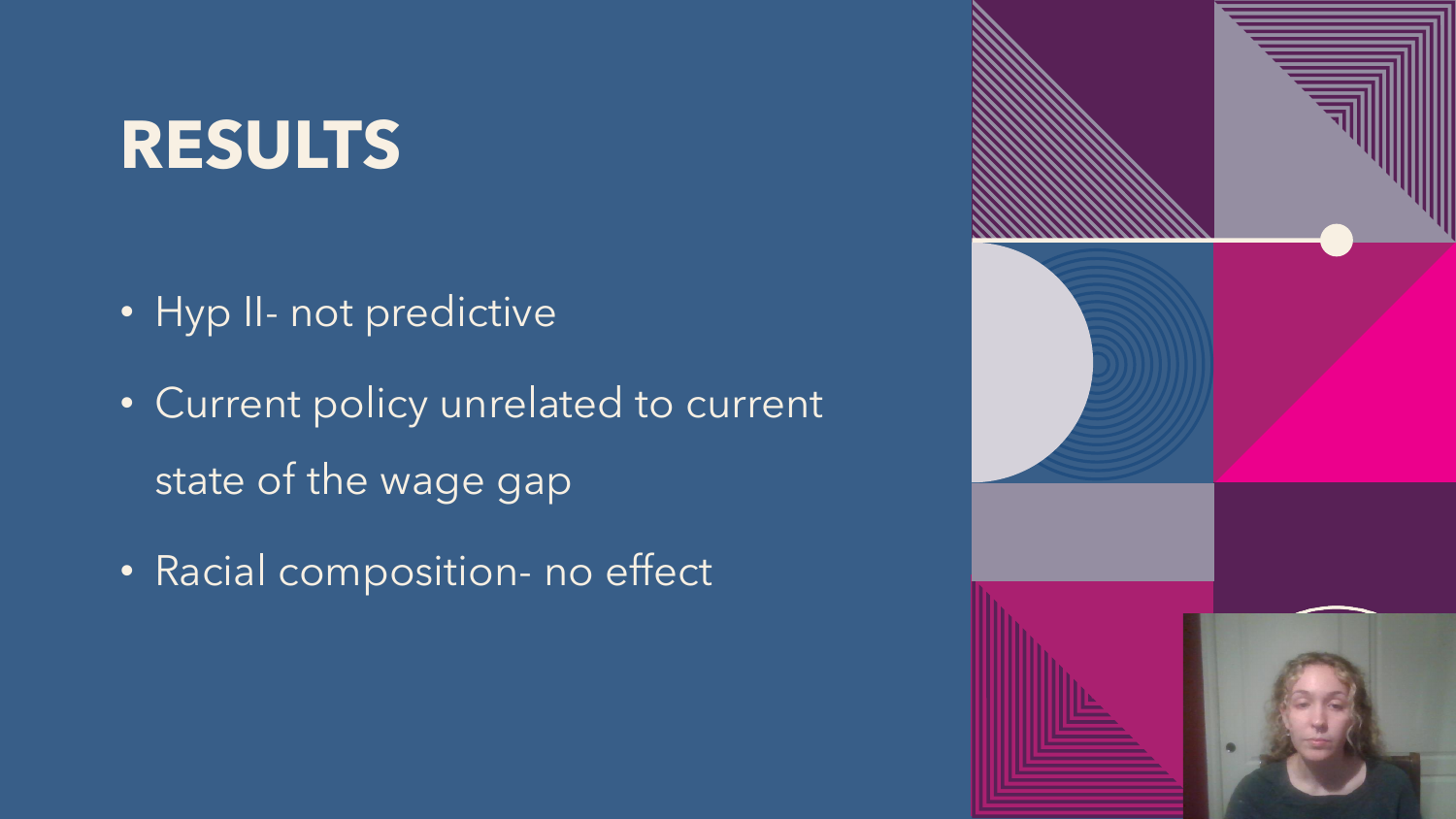

## COISNASION **CONCLUSION**

- Hyp  $\overline{1}$ expected results
- · Role of governor Role of governor
- · % women in legislature-may be function % women in legislature may be function
- of the timeframe of the timeframe
- Religion outside of scope of study?